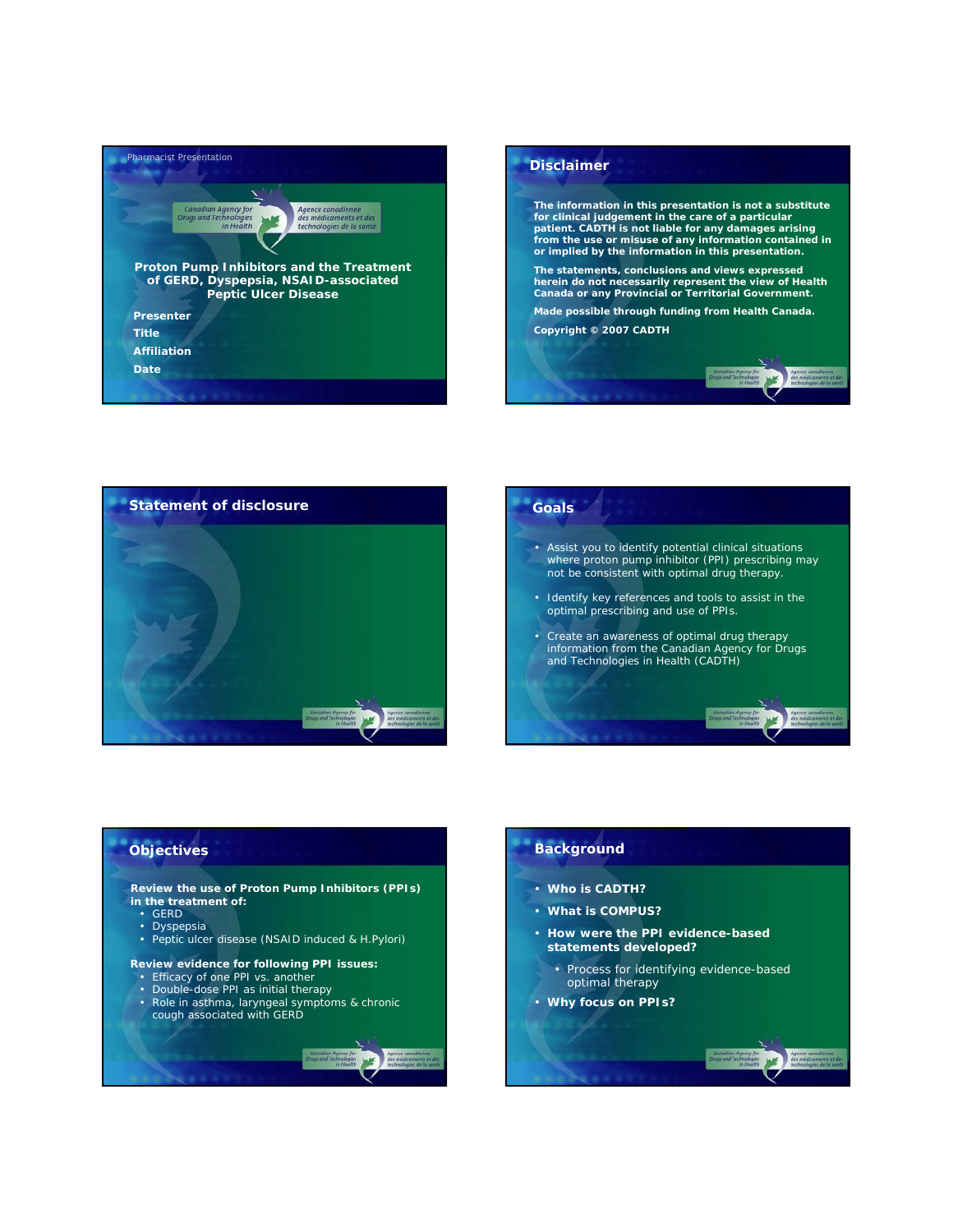





## **Identifying the evidence**

- Clinical Practice Guidelines (CPGs) & Consensus Documents (CDs)
- Extracted PPI–related recommendations and statements
- Compiled a synopsis of existing statements and recommendations
- Evaluated all relevant cited references<br>
(AMSTAR<sup>SR</sup>, adapted SIGN 50 checklist RCT, cohort,<br>
<sub>observational</sub>)
- Identified & evaluated relevant new evidence not yet incorporated in the CPGs

**WE** 

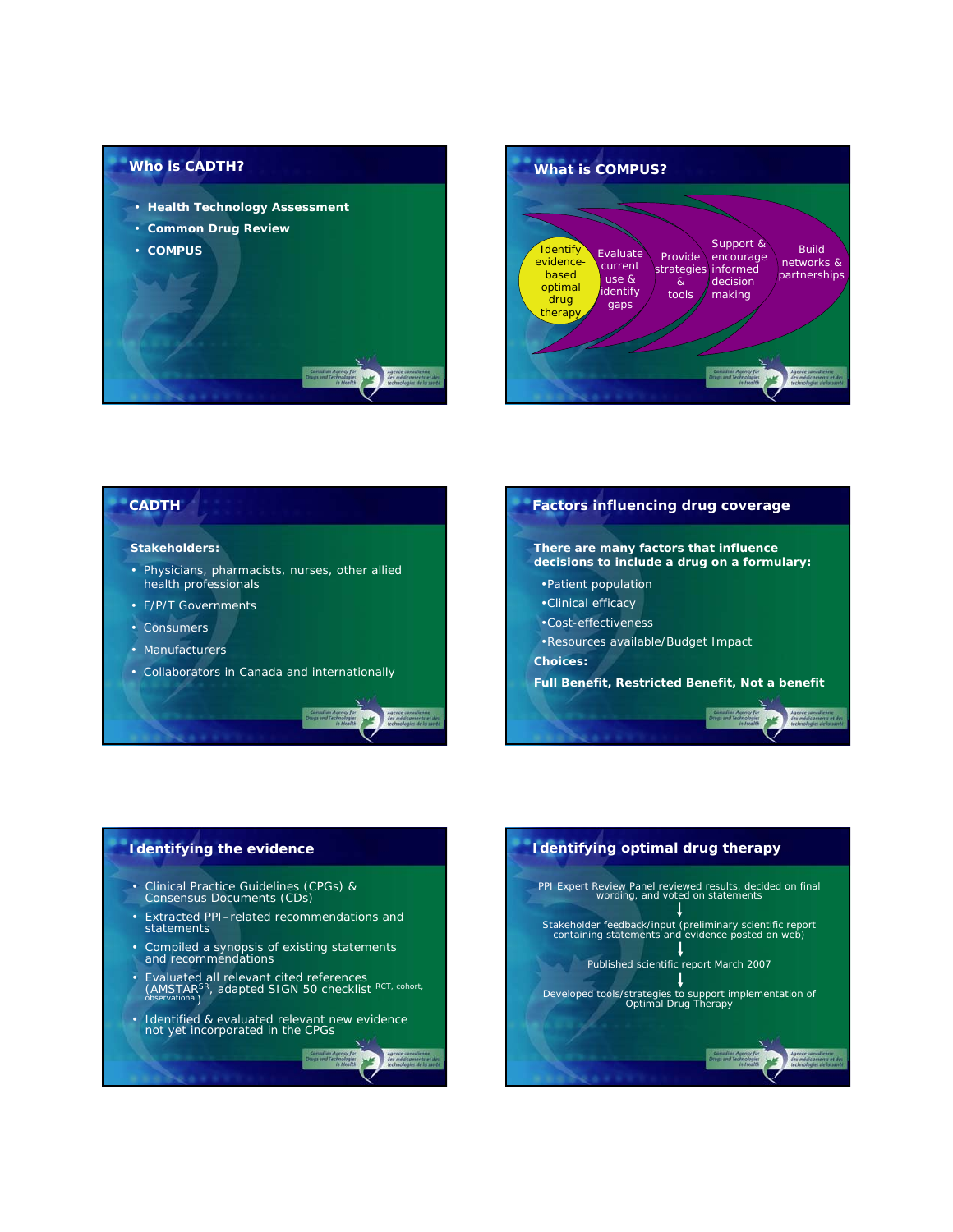

# **Economic terminology** *Quality Adjusted Life Year (QALY):* • Outcome measure that incorporates both quantity of life (mortality) and health-related quality of life (morbidity) • Quantity – how long person lives • Quality – factor that represents a preference for a health state • one year of perfect health = one QALY • one year less than perfect health < one QALY • death = zero *i.e., a person in perfect health (quality weight=1) for 10 years followed by 10 years in a health state with a quality weight of 0.50 would have achieved 15 QALYs (10 X 1 + 10 X 0.5)\**

*Berger 2003*

## **Economic terminology**

#### *How much is a QALY worth?*

- There is no simple answer
- The debate on appropriate value (i.e. \$50,000) of a QALY continues\*
- Resource allocation decisions must take this question into consideration

| BC.       | Dr. J. Rideout      | <b>Family Physician</b>                      |
|-----------|---------------------|----------------------------------------------|
| AB        | Dr. S. van Zanten   | Gastroenterologist                           |
| AB        | Dr. A. Thomson      | Gastroenterologist                           |
| <b>SK</b> | Dr. M. Caughlin     | <b>Family Physician</b>                      |
| <b>SK</b> | Dr. B. Schuster     | Pharmacist                                   |
| <b>MB</b> | Dr. L. Targownik    | Gastroenterologist                           |
| ON        | Dr. A. Holbrook     | Pharmacologist                               |
| ON        | Dr. M. Brouwers     | Methodologist                                |
| ON        | Ron Goeree          | <b>Health Economist</b>                      |
| ON        | Dr. M. Man-Son-Hing | Geriatrician                                 |
| ON        | Dr. J. Marshall     | Gastroenterologist                           |
| NS        | Pam McLean-Veysey   | Pharmacist                                   |
|           |                     |                                              |
|           |                     | Canadian Agency for<br>Drugs and Technologie |
|           |                     | in Health                                    |
|           |                     |                                              |

**PPI Expert Review Panel**

## **Why focus on PPIs?**

Adoption of optimal therapy would have an impact on a large number of Canadians.

### **Criteria included**

*Hirth 2000*

- Over –or under- use of prescription medications
- Size of patient population
- Potential impact on health outcomes
- Cost-effectiveness
- Potential to effect change
- Benefit to multiple jurisdictions
- Measurable outcomes

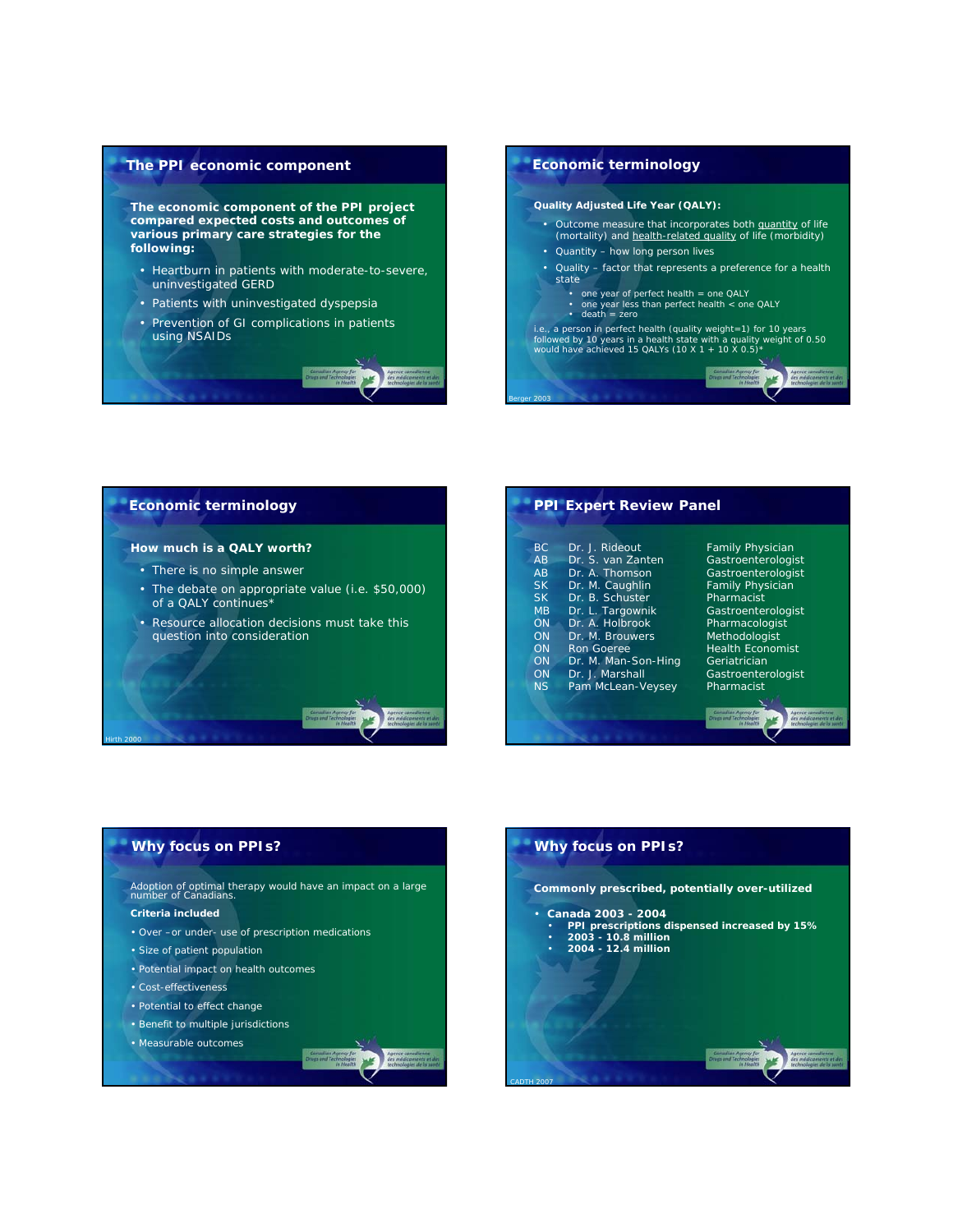



## **Canadian Dyspepsia Working Group Definition**

"Dyspepsia is a symptom complex of epigastric pain or discomfort thought to originate in the upper gastrointestinal tract, and it may include any of the following symptoms: *heartburn, acid regurgitation, excessive burping/belching, increased abdominal bloating, nausea, feeling of abnormal/slow digestion or early satiety."*

*Van Zanten 2000*

| Patients with non-heartburn predominant uninvestigated dyspepsia                    |      |                     |               |  |  |
|-------------------------------------------------------------------------------------|------|---------------------|---------------|--|--|
| <b>Strategy</b>                                                                     | Cost | Incremental<br>Cost | <b>ICER##</b> |  |  |
| B) Without dominated options (simple or extended)                                   |      |                     |               |  |  |
| <b>Empirical Antisecretory Therapy</b><br>(omeprazole)                              | 219  |                     |               |  |  |
| Test and treat all (omeprazole)                                                     | 239  | 20                  | 10.004        |  |  |
| Prompt Endoscopy (H <sub>2</sub> RA)                                                | 1222 | 982                 | 205.643       |  |  |
| <b>Prompt Endoscopy (PPI)</b>                                                       | 3083 | 1862                | 688,990       |  |  |
| H2RA=histamine-2 receptor antagonists; ICER=international cost-effectiveness ratio; |      |                     |               |  |  |

## **Five key decision points in the approach to patients with uninvestigated dyspepsia**

- 1. Are there other possible causes for the symptoms?
- 2. Does patient have Alarm symptoms (VBAD) or >50years of age?
- 3. Is the patient using NSAIDs (including ASA)?
- 4. Is the dominant symptom heartburn, acid regurgitation, or both?
- 5. Is the patient infected with *H. Pylori*?

*Van Zanten 2000*

## **Are there other possible causes for the symptoms?** • **Cardiac** • **Hepatobiliary** • **Medication-induced Treat as**

**appropriate**

• **Lifestyle**

*Van Zanten 2000*

• **Dietary indiscretion**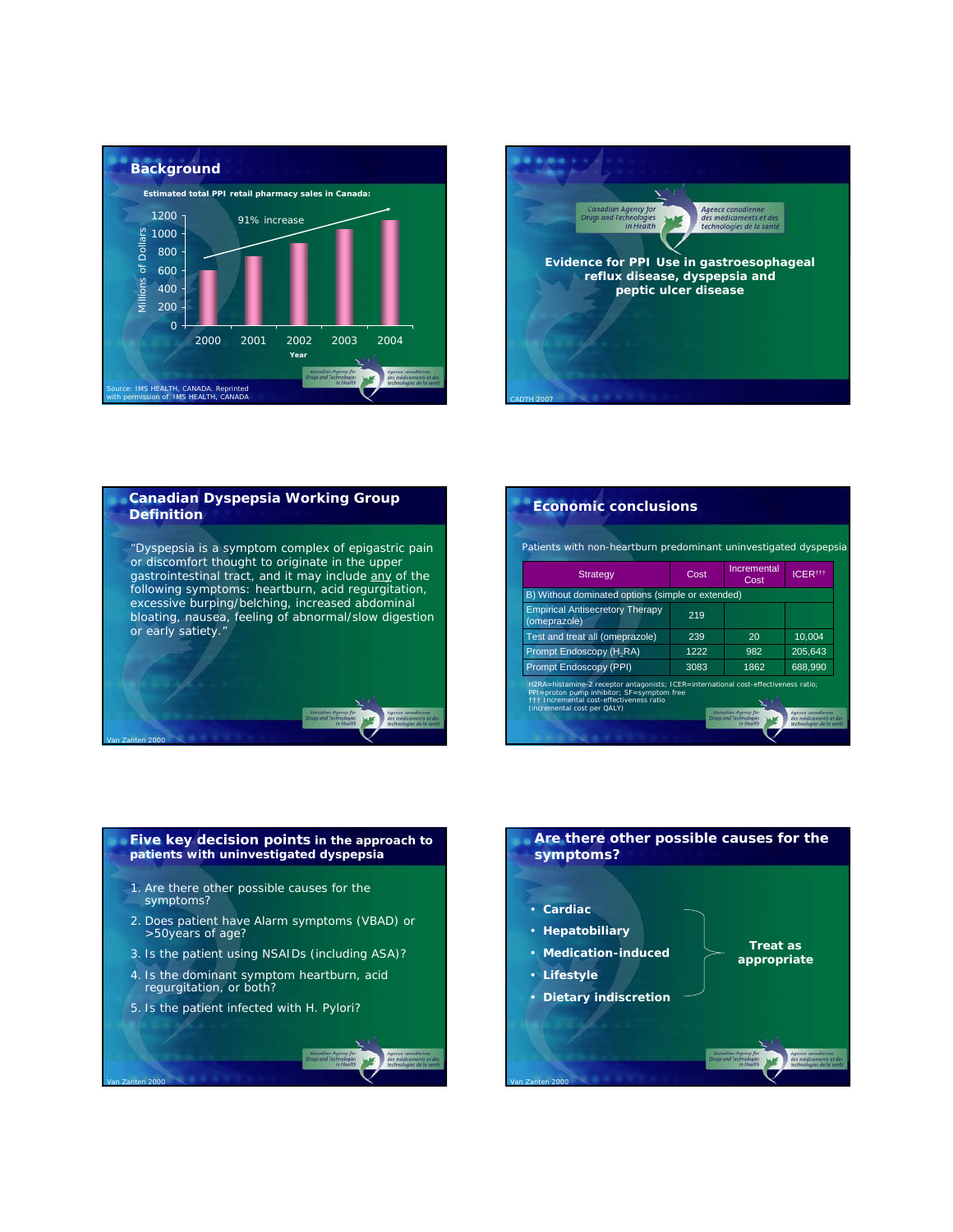



## **Reduce or Eliminate Factors that Affect Dyspepsia**

- Small frequent meals
- Elevate head of bed
- Avoid tight fitting clothes
- avoid laying down for 2-3 hours after eating
- stop/reduce smoking, alcohol & caffeine
- avoid irritating foods that precipitate event
- lose weight/maintain an ideal weight
- review medications
- stress reduction

*Thomson 2002 Kaltenbach 2006 Heidelbaugh 2003*

*Thomson 2002*



#### **OTCs for dietary indiscretion, mildintermittent symptoms**

#### **Antacids limited evidence**

- 10-20ml/ 2-4 tabs pc & HS prn (higher doses in GERD)
- Works fast (5-15 minutes)
- Frequent dosing, volume of liquid and taste can be a challenge
	- constipating=calcium, aluminum
- diarrhea =magnesium

*Thomson 2002*

*Van Zanten 2000*

- Mg/Al antacids <sup>eg.Maalox, Mylanta</sup> preferred as constipating effect of<br>Al+<sup>2</sup> counterbalanced by laxative effect of Mg+<sup>2</sup>
- Consider concurrent clinical conditions & convenience

## **OTCs for dietary indiscretion, mildintermittent symptoms**

*H2RAs (Famotidine Pepcid AC, Complete, ranitidine Zantac)*

- *Symptom relief similar to antacids, but takes 1 hour for effect*
- *duration of effect is longer*
- *Pepcid® 10mg-Zantac® 75mg 30 tablets* ≥*\$12 (generic <\$10)*
- *Pepcid Complete®(Famotidine 10mg/Ca Carb/MgOH) 10 tabs \$9*
- *Famotidine 20mg, ranitidine 150mg pkg size* ≤ *30 tabs*
- *\*if on a regular H2RA or PPI, can use an OTC product for occasional symptoms related to dietary indiscretion*

# **Does patient have alarm symptoms (VBAD) or is patient >50yrs ?**

- *Refer back to physician when.. .*
- *Age > 50 or alarm features* 
	- *Vomiting*
	- *Bleeding/anemia*
		- *Abdominal mass/unexplained weight loss*
		- *Dysphagia*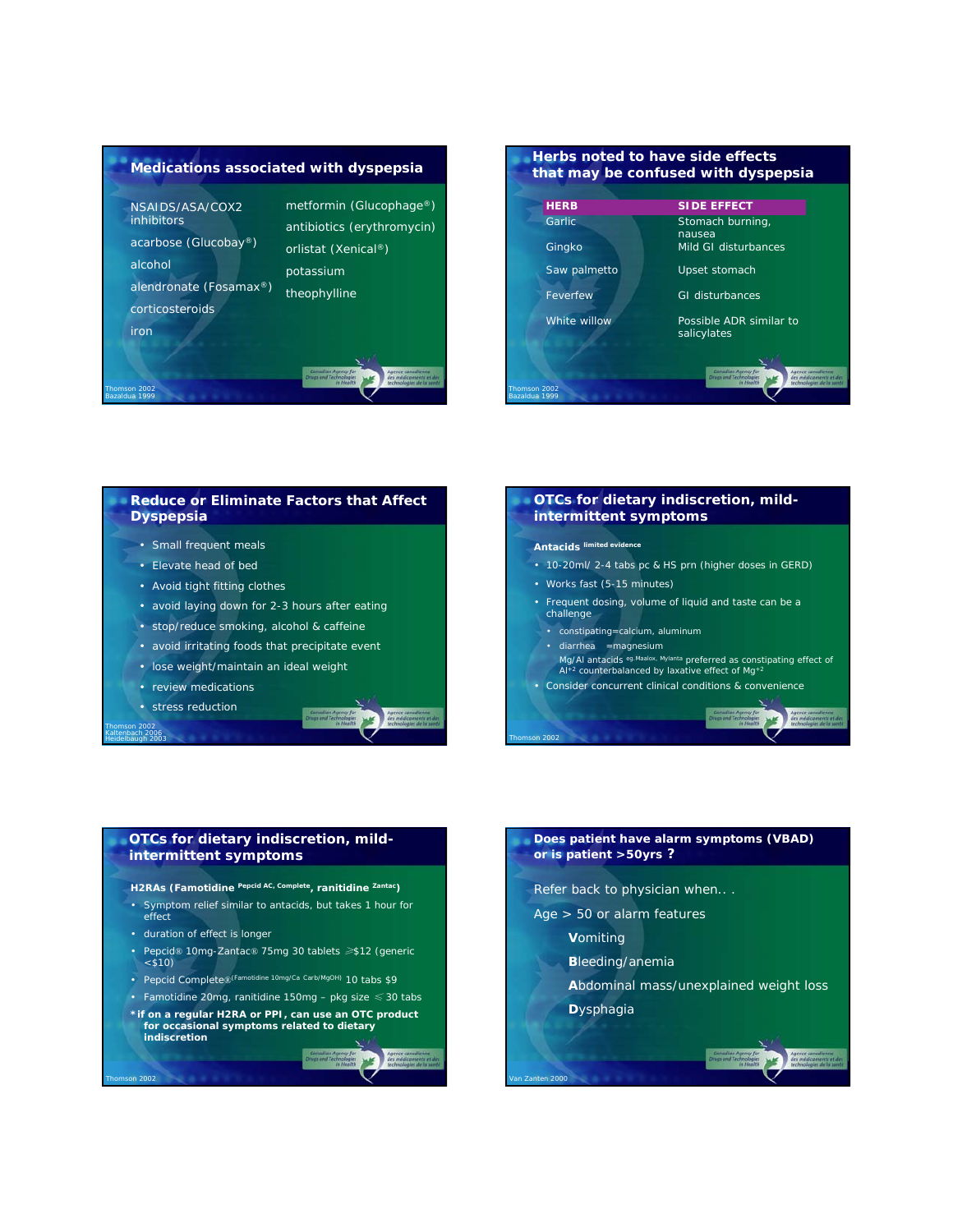

- *If on NSAID , STOP therapy*
- *If symptoms resolve & still need analgesic/ anti-inflammatory*
- Avoid NSAID, if possible (acetaminophen)
- If NSAID must be used : lowest dose
- shortest duration

*Van Zanten 2000*







#### **Who should be considered for NSAID prophylaxis?**

- Prior history of GI event (ulcer, hemorrhage)
- Age >60 years

*Lanza 1998*

- High NSAID dosage (>2x normal dose)
- Patients on warfarin and NSAID
- Patients on corticosteroid and NSAID
- All patients taking NSAIDS do not require prophylaxis.

## **Economic conclusions** NSAID alone 366 14.7858 Incr C/E (ICER)\* Effectiveness Incr Eff (QALY) Incr Cost Cost<br>(C\$) **Strategy** Prevention of GI complications associated with NSAID use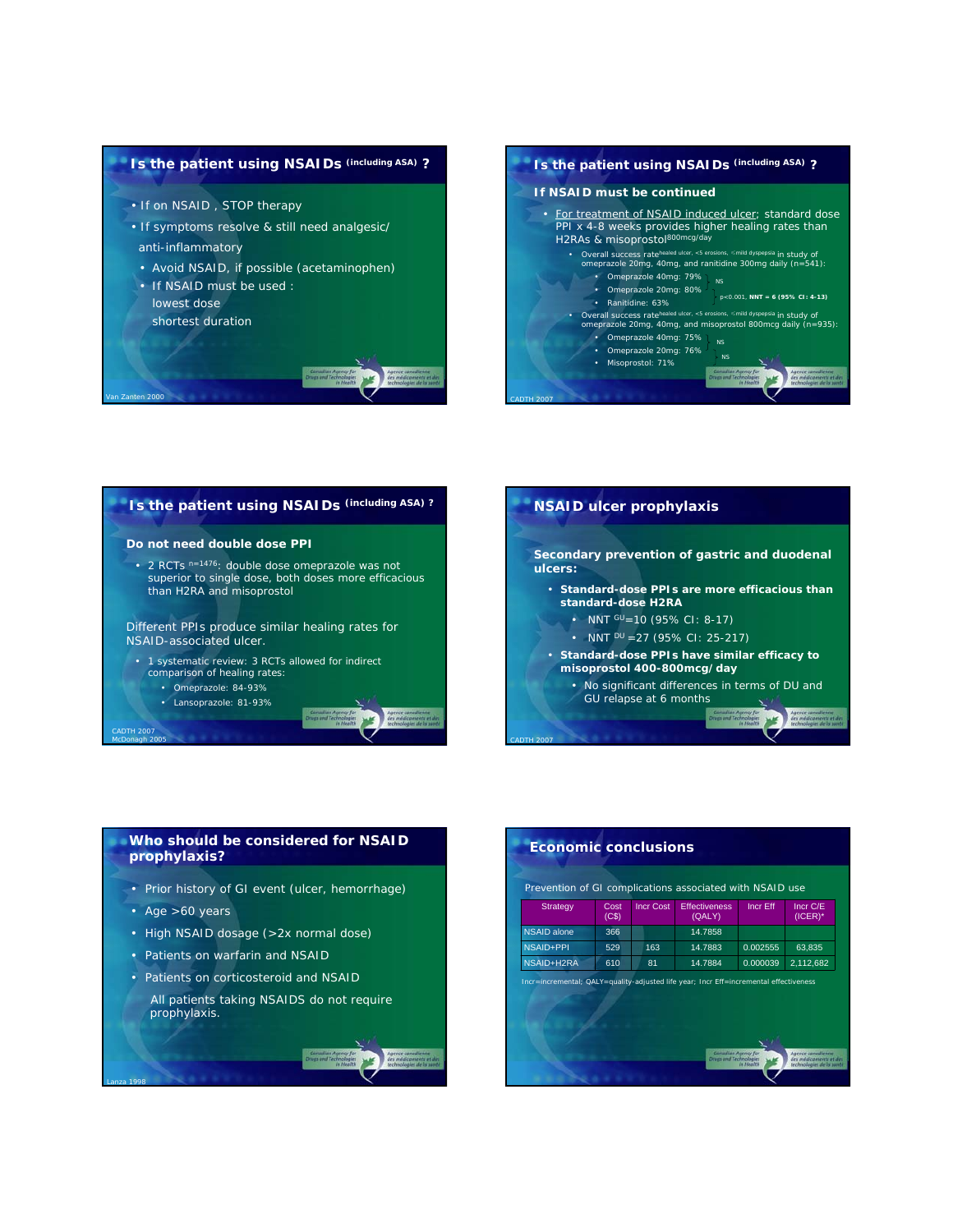



### **GERD treatment**

#### **PPIs or H2RAs?**

*CADTH 2007*

Although H2RA therapy is effective in managing many patients, standard dose PPIs are superior to H2RAs in the **initial & maintenance** management of uninvestigated GERD and erosive esophagitis.

PPIs have a similar adverse event rate (generally minor) as H2RAs.



## **Uninvestigated GERD maintenance therapy**



#### **Economic conclusions**

Heartburn in patients with moderate to severe uninvestigated GERD Population - Uninvestigated GERD

| Strategy                                                             | Expected 1yr<br>cost per patient | Expected<br><b>OALYs</b>                                          | Incremental cost per<br>QALY <sup>1</sup> (Cdn\$)                       |
|----------------------------------------------------------------------|----------------------------------|-------------------------------------------------------------------|-------------------------------------------------------------------------|
| A: PPI on-demand                                                     | \$635                            | 0.899                                                             | --                                                                      |
| B: H2RA on demand                                                    | \$665                            | 0.889                                                             | Dominated by A                                                          |
| C: PPI with step-down<br><b>H2RA</b> maintenance                     | \$754                            | 0.903                                                             | Extendedly<br>dominated                                                 |
| D: H2RA maintenance                                                  | \$789                            | 0.896                                                             | Dominated by C                                                          |
| E: PPI maintenance                                                   | \$816                            | 0.905                                                             | \$27.848                                                                |
| <sup>1</sup> Relative to the next less costly non-dominated strategy |                                  | Canadian Agency for<br><b>Drugs and Technologies</b><br>in Health | Agence canadienne<br>des médicaments et des<br>technologies de la santé |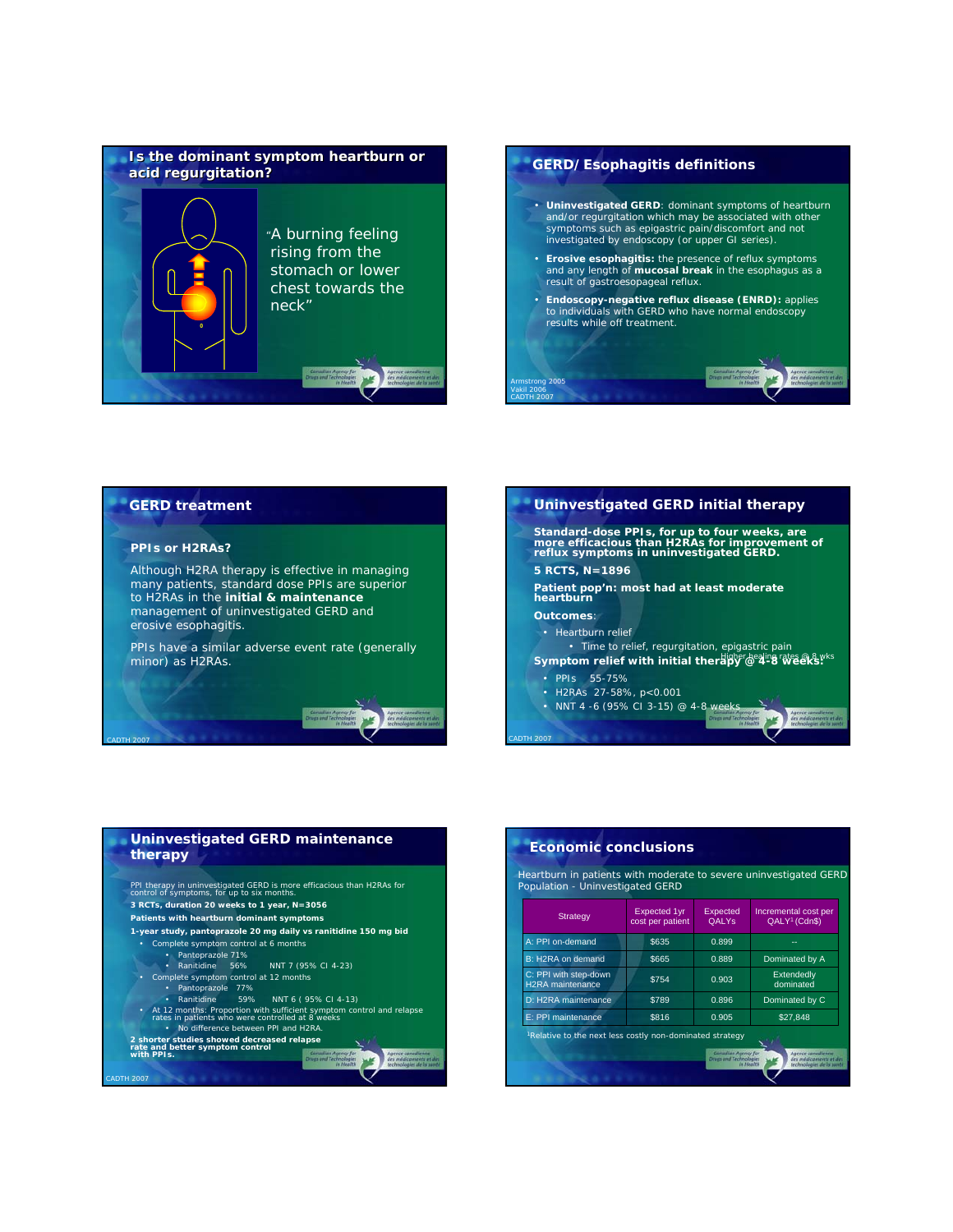

*CADTH 2007*

*CADTH 2007*



| Strategy                                         | Expected 1yr<br>cost per patient | Expected<br><b>OALYs</b> | Incremental cost per<br>QALY <sup>1</sup> (Cdn\$) |  |
|--------------------------------------------------|----------------------------------|--------------------------|---------------------------------------------------|--|
| A: H2RA on demand                                | 641                              | 0.890                    | --                                                |  |
| B: PPI on demand                                 | 660                              | 0.898                    | \$2,505                                           |  |
| C: PPI with step-down<br><b>H2RA</b> maintenance | 770                              | 0.902                    | <b>Extendedly Dominated</b>                       |  |
| D: H2RA maintenance                              | 772                              | 0.897                    | Dominated by C                                    |  |
| E: PPI maintenance                               | 827                              | 0.904                    | \$26,986                                          |  |



# **Erosive esophagitis - maintenance** *Long-term PPI therapy is more efficacious than H2RAs for erosive esophagitis complicated by strictures.*

*3 RCTs, N=561, Duration 6 months- 1 year*

**Outcomes: Redilatation, dysphagia relief**

- Results in 2 smaller studies: PPIs lower rates of redilatation and greater reduction in dysphagia but non-significant
- The larger study (n=366) found a significant reduction in redilatation and symptom relief however the rates were similar to other studies: dysphagia relief in 76% of PPI patients vs.
- 64% of H2RA patients, p<0.05
- Consensus thought is that PPIs are better for this patient population population

# **Economic conclusions**

Heartburn in patients with moderate to severe uninvestigated GERD Population - erosive esophagitis

| <b>Strategy</b>                                                      | <b>Expected 1yr</b><br>cost per patient | Expected<br><b>OALYS</b>                             | Incremental cost per<br>QALY <sup>1</sup> (Cdn\$)                                              |
|----------------------------------------------------------------------|-----------------------------------------|------------------------------------------------------|------------------------------------------------------------------------------------------------|
| A: PPI on-demand                                                     | 537                                     | 0.902                                                | --                                                                                             |
| B: H2RA on-demand                                                    | 560                                     | 0.895                                                | Dominated by A                                                                                 |
| C: PPI with step-down<br><b>H2RA</b> maintenance                     | 692                                     | 0.907                                                | \$33,692                                                                                       |
| D: H2RA maintenance                                                  | 717                                     | 0.901                                                | Dominated by C                                                                                 |
| E: PPI maintenance                                                   | 776                                     | 0.909                                                | \$44.168                                                                                       |
| <sup>1</sup> Relative to the next less costly non-dominated strategy |                                         | Canadian Agency for<br><b>Drugs and Technologies</b> | Agence canadienne<br>des médicaments et des<br><b>Joe Educable</b><br>technologies de la santi |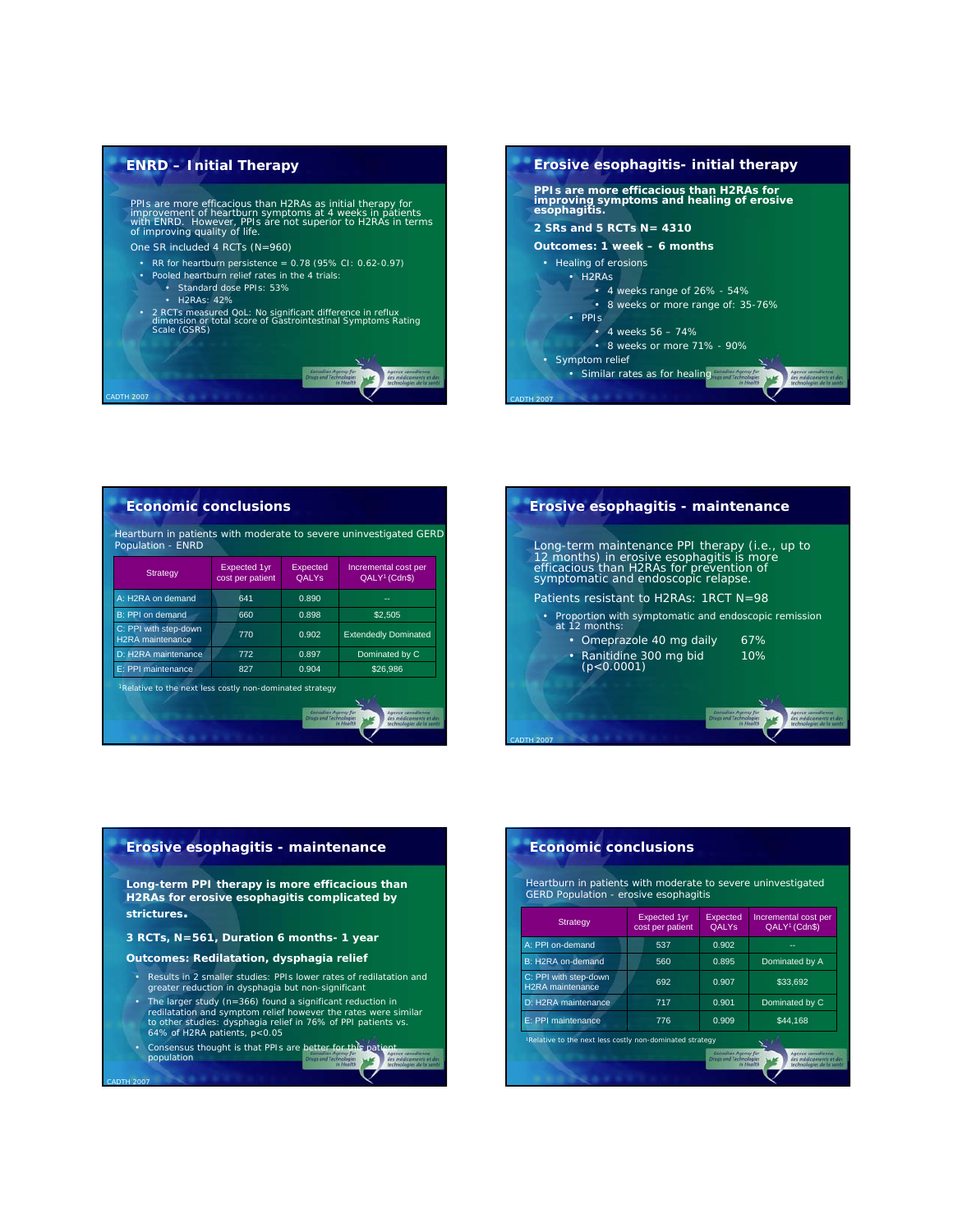

*CADTH 2007*

*CADTH 2007*

#### **Step down therapy to H2RA?**

- Continued PPI therapy is more efficacious than stepdown to H2RAs in uninvestigated GERD and erosive esophagitis.
- Alternatives (PPI discontinuation, H2RAs, on demand dosing) to long-term regular use of standard dose PPIs for GERD may be appropriate in select patients
- ≈20% of uninvestigated GERD patients remain asymptomatic off therapy for up to 6 months after a successful initial course (4-8 wks treatment) with a PPI or H2RA



*CADTH 2007*







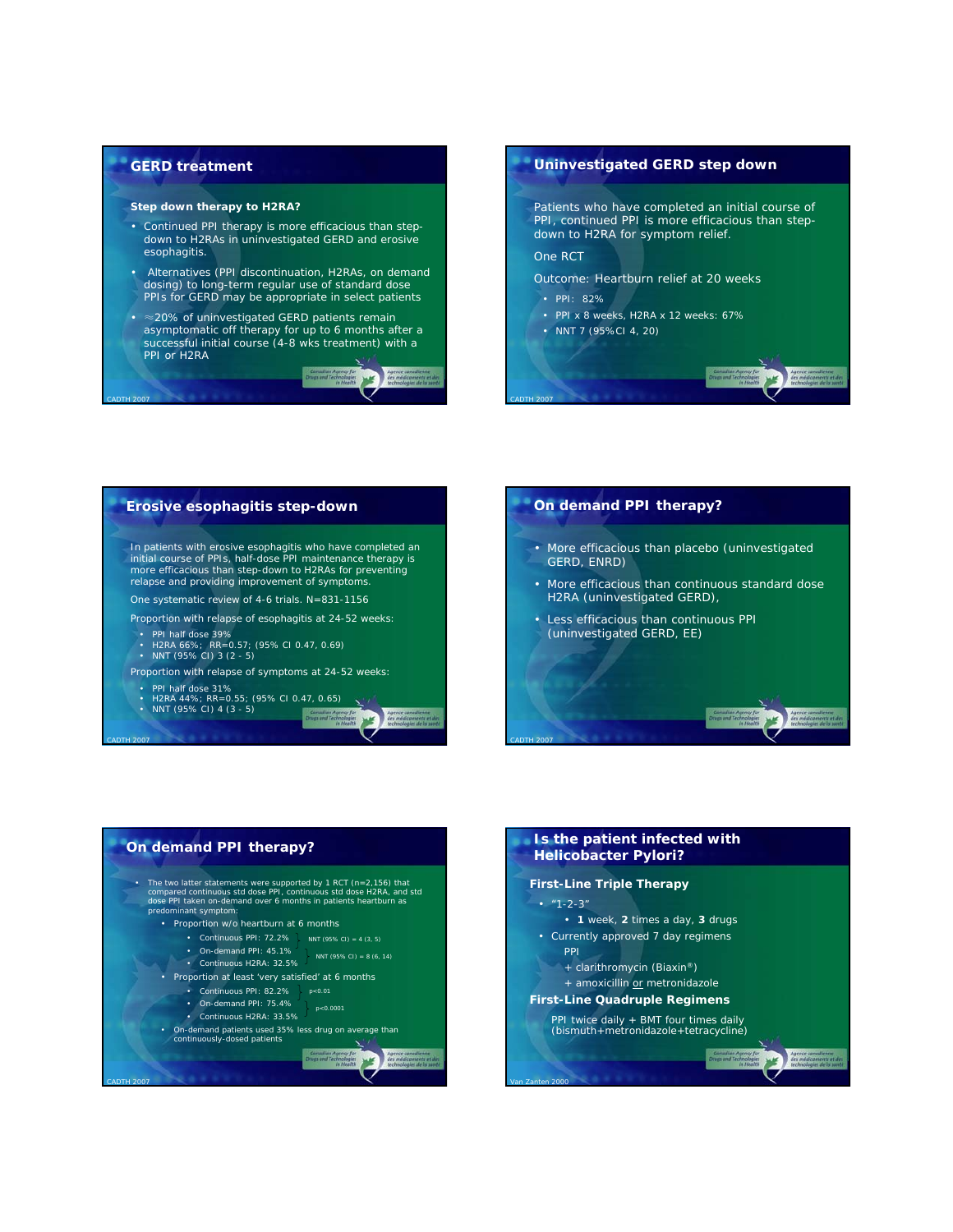

## **HP common questions** *Is follow-up testing to confirm eradication required?* • Repeat testing generally not recommended • Exceptions: patients that remain symptomatic, bleeding/perforated ulcers • Cannot use serology *What approach for HP eradication treatment failure?* Use a different first-line therapy other than one used initially or PPI + BMT 14 days *Does drug therapy impact HP testing results? H. pylori* testing possible false negatives: discontinue abx/bismuth 4wks prior auppress • discontinue acid suppression  $1wk$   $\int HP$ *Van Zanten 2000*

## **Objectives**

*Review the use of Proton Pump Inhibitors (PPIs) in the treatment of*

• GERD

- Dyspepsia Peptic ulcer disease (NSAID induced & *H.Pylori*)
- *Review evidence for following PPI issues*
- 
- Efficacy of one PPI vs. another<br>• Double-dose PPI as initial therapy<br>• Role in asthma, laryngeal symptoms & chronic cough<br>associated with GERD

### **Which PPI should be used?** *All PPIs are equally efficacious*

*Hunt 1999 Hunt 1998*

> Standard doses of PPIs may be used interchangeably when initiating therapy because there are no clinically important differences among the various PPIs in the treatment of most acid-related GI conditions.

#### **PPI Standard doses**



## **Evidence-based support All PPIs are equally efficacious**

### **GERD/ENRD/Esophagitis**

- 6 good quality systematic reviews-no clinically important differences in standard doses PPIs
- Isolated exceptions, majority showed no differences
- Comparisons showing some degree of difference involved non-equivalent comparisons (e.g. high dose vs. standard dose)

#### *H.pylori* **Eradication**

*CADTH 2007*

**Fy** Fig. 2. External text of the state of a statement of systematic reviews<sup>5</sup> good quality: PPIs have similar efficacy when used in triple therapy regimens

#### **Evidence-based Support All PPIs are equally efficacious**

#### **NSAID Ulcer Prophylaxis**

• *1 good quality systematic review 7 RCTs (indirect comparisons formal stat methods not employed), and 1 RCT direct comparison:* different PPIs reduce ulcer risk to a similar degree (the only direct comparison was of omeprazole vs pantoprazole)

#### **NSAID Ulcer Healing**

- *1 good quality systematic review 3RCTs (indirect comparisons formal stat methods not employed):*
- similar healing rates for the PPIs that have been studied (omeprazole & lansoprazole)

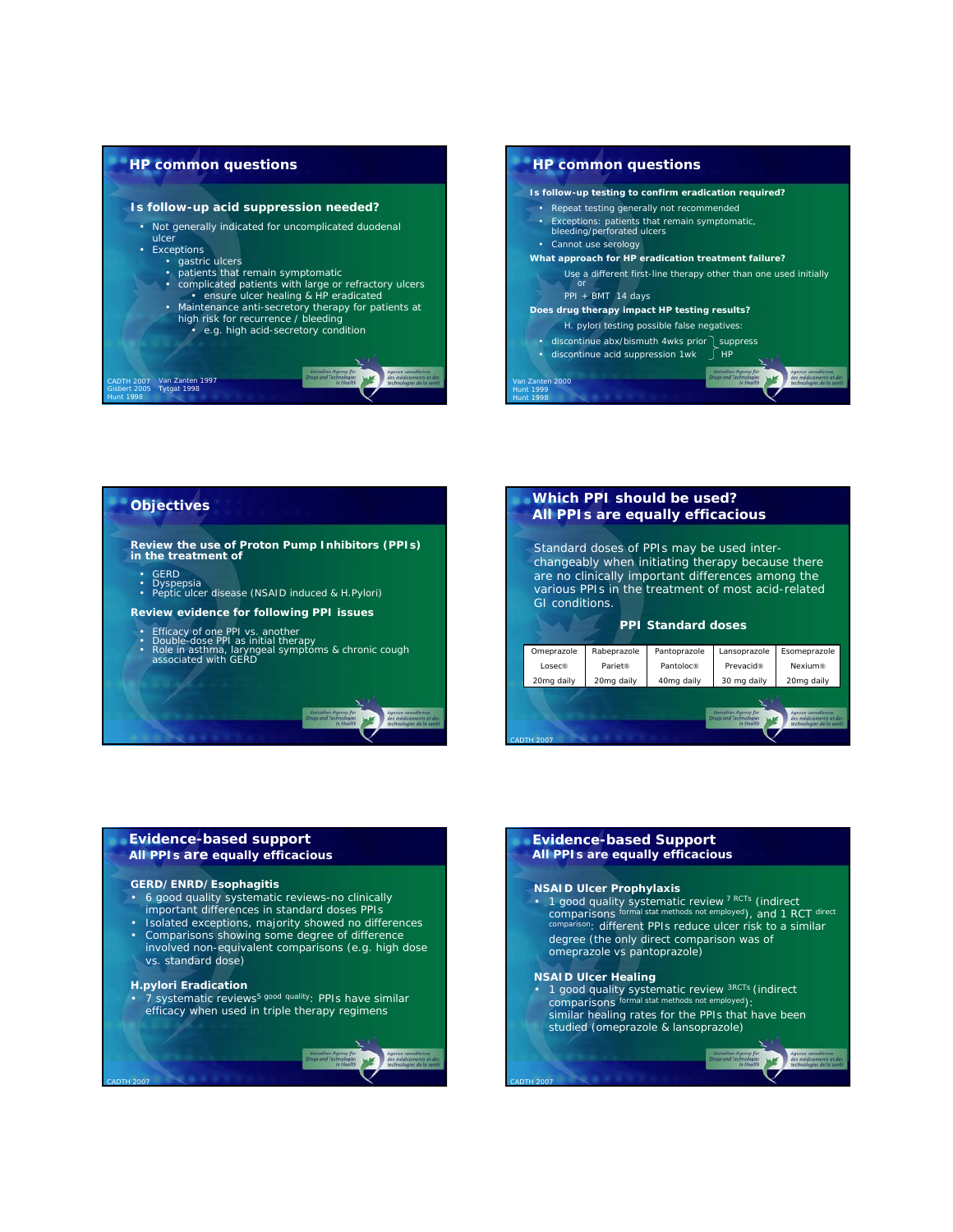#### **Evidence-based limitations All PPIs are equally efficacious**

- Isolated studies may show superiority, balance against weight of evidence
- Caution for comparisons between non-equivalent doses of PPIs, e.g. omeprazole 20mg vs. esomeprazole 40mg
- No evidence regarding safety and efficacy of switching to a different PPI in patients successfully treated with a given PPI
- Not all comparisons have been made for all indications
- Official indications may be more limited in scope e.g. apo-omeprazole not officially indicated for *H. pylori* eradication
- Balance evidence against need for patient individualization

*CADTH 2007*

## **Bottom line All PPIs are equally efficacious** • There are no clinically important differences among standard doses, or equivalent doses of PPIs in the initial treatment of most acid related GI conditions. • In most circumstances the data suggests clinicians may interchange PPIs with confidence . • The equality of PPIs is supported by the majority of the available literature.

*CADTH 2007*





## **What dose of PPI?**

- *More may not always be better*
- High or double-dose PPI, as initial therapy, is no better than standard daily dose therapy in the management of erosive esophagitis
- Research Gaps: double dose in GERD patients with severe symptoms or in patients who remain symptomatic after an initial course of standard dose therapy



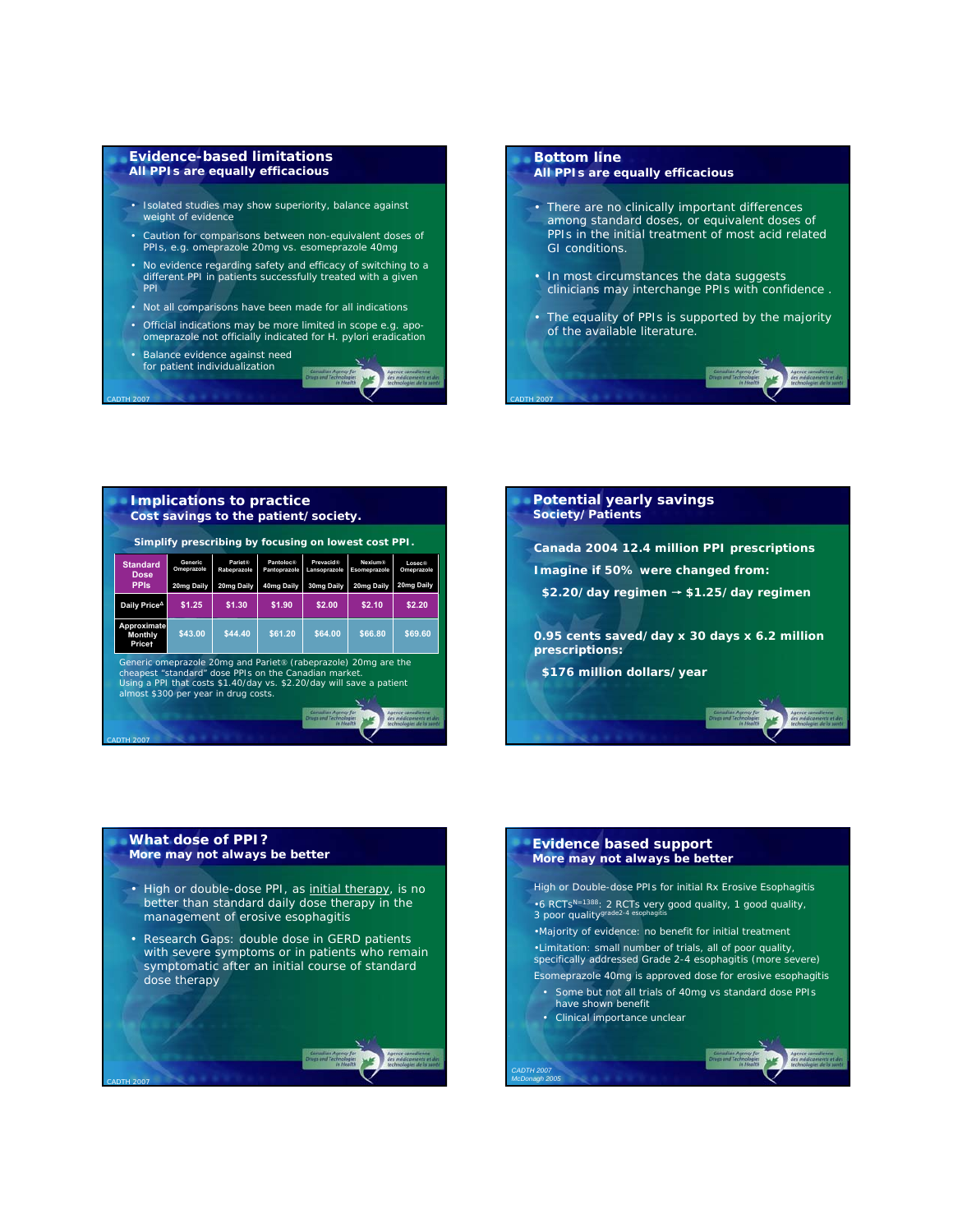#### **Evidence based support**  *More may not always be better*

Double-dose initial Rx NSAID-induced ulcer

- 2 RCTs <sup>n=1476</sup>: double dose omeprazole was not superior to single dose
- both standard and double doses more effective than H2RA (NNT=4-9) and misoprostol (NNT=6-8)

**Do not need double-dose PPI**



| 300mg daily             | (ASTRONAUT Study): 541 patients with DU, GU, or >10 GI erosions<br>receiving NSAIDs treated with omeprazole 20mg or 40mg, or ranitidine                                                         |                           |                                    |
|-------------------------|-------------------------------------------------------------------------------------------------------------------------------------------------------------------------------------------------|---------------------------|------------------------------------|
|                         | Results for omeprazole 20mg vs. ranitidine:                                                                                                                                                     |                           |                                    |
| Outcome<br>(at 8 weeks) | <b>Tx</b> failures<br>(Ome vs. Ran)                                                                                                                                                             | RR of failure<br>(95% CI) | NNT (95% CI) for<br><b>SUCCeSS</b> |
| 'Treatment Failure'     | 20% vs. 37%                                                                                                                                                                                     | $0.55(0.38 - 0.78)$       | 6(4.13)                            |
| DU healing              | 8% vs. 19%                                                                                                                                                                                      | $0.44(0.12-1.5)$          | 9 (NNH 4, NNT 24)                  |
| <b>GU</b> healing       | 16% vs. 36%                                                                                                                                                                                     | $0.44(0.24 - 0.82)$       | 5(3, 17)                           |
|                         | Results for double dose vs. standard dose omeprazole:<br>. Treatment failure: 21% vs. 20%, p>0.05 (NS)<br>.DU persistence: 12% vs. 8%, p>0.05 (NS)<br>•GU persistence: 13% vs. 16%, p>0.05 (NS) |                           |                                    |
|                         |                                                                                                                                                                                                 |                           |                                    |



| <b>Standard</b><br><b>Dose</b><br><b>PPIs</b> | <b>Generic</b><br>omeprazole<br>20mg Daily | <b>Pariet®</b><br>rabeprazole<br>20mg Daily | Pantoloc®<br>pantoprazole<br>40mg Daily | <b>Prevacid®</b><br>30mg Daily   | Nexium®<br>lansoprazole esomeprazole<br>20mg Daily | Losec®<br>omeprazole<br>20mg Daily |
|-----------------------------------------------|--------------------------------------------|---------------------------------------------|-----------------------------------------|----------------------------------|----------------------------------------------------|------------------------------------|
| Daily Price <sup>4</sup>                      | \$1.25                                     | \$1.30                                      | \$1.90                                  | \$2.00                           | \$2.10                                             | \$2.20                             |
| Approximate<br><b>Monthly</b><br>Pricet       | \$43.00                                    | \$44.40                                     | \$61.20                                 | \$64.00                          | \$66.80                                            | \$69.60                            |
| <b>High</b><br><b>Dose</b><br><b>PPIs</b>     | Nexium®<br>40mg Daily                      | <b>Generic</b><br>Omeprazole<br>40mg Daily  | <b>Pariet®</b><br>20mg Twice<br>Daily   | Pantoloc®<br>40mg Twice<br>Daily | <b>Prevacid®</b><br><b>30mg Twice</b><br>Daily     | Losec@<br>20mg Daily               |
| Daily Price <sup>4</sup>                      | \$2.10                                     | \$2.50                                      | \$2.60                                  | \$3.80                           | \$4.00                                             | \$4.40                             |
| Approximate<br><b>Monthly</b><br>Pricet       | \$66.80                                    | \$78.00                                     | \$80.80                                 | \$114.40                         | \$120.00                                           | \$131.20                           |

# **PPIs: asthma, laryngeal symptoms & chronic cough use the right tool for the job**

PPIs are not efficacious in the treatment of asthma, chronic cough and laryngeal symptoms that may be associated with GERD.

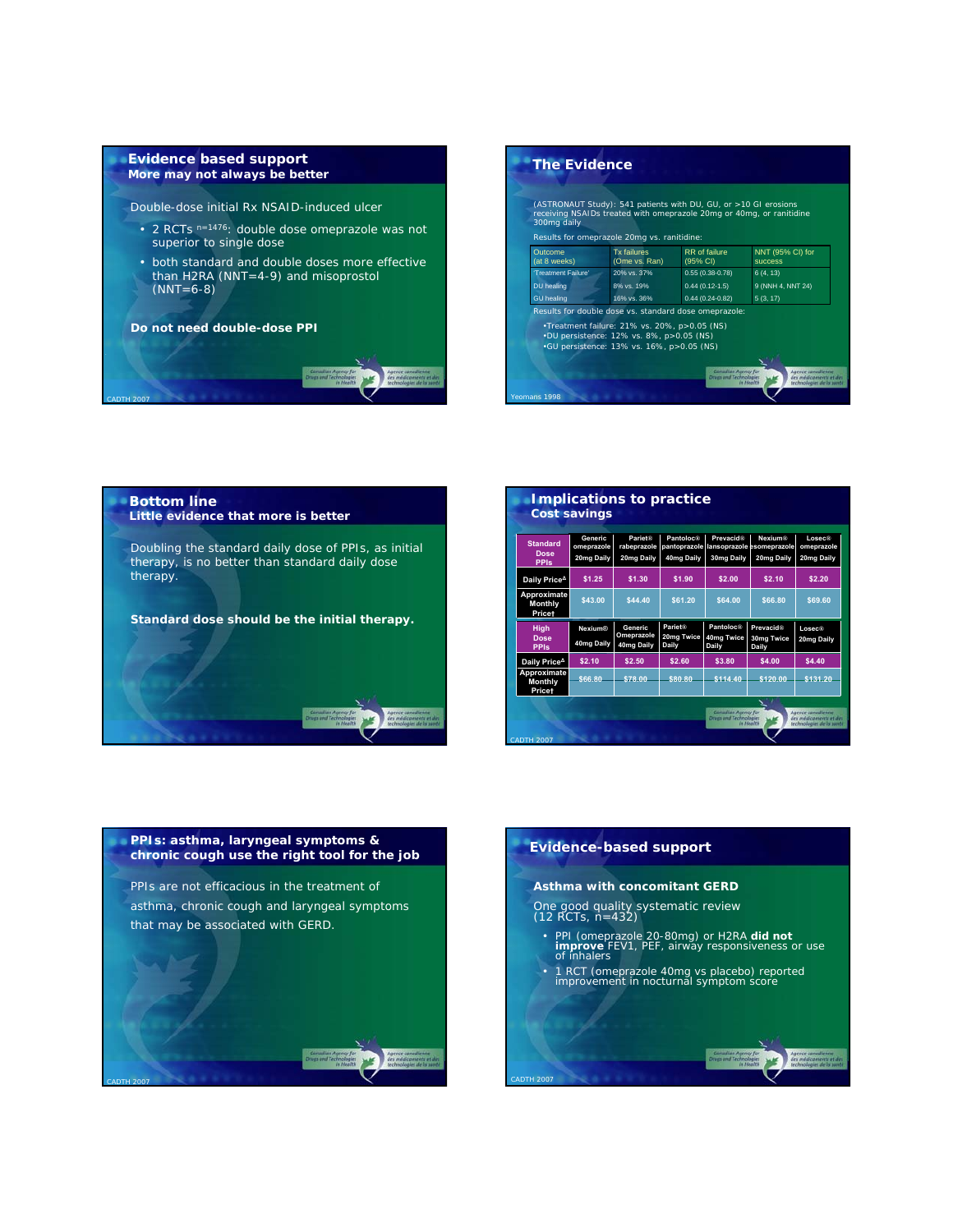#### **Evidence-based support**

*CADTH 2007*

#### **Laryngeal symptoms with Reflux**

One good quality systematic review (5 RCTs, n=247)

• **No significant effect** on laryngo-pharyngeal symptoms (e.g., cough, throat clearing, globus, hoarseness, sore throat)

## **Evidence-based support Chronic cough with or without GERD** One good quality systematic review Chronic cough ≥3 weeks without respiratory symptoms/signs or systemic illness **Cough score at various times**  • No benefit of PPI vs. placebo **Limitations:** • Small pooled sample size: analysis likely underpowered • Heterogeneity in study population

**Julet** 







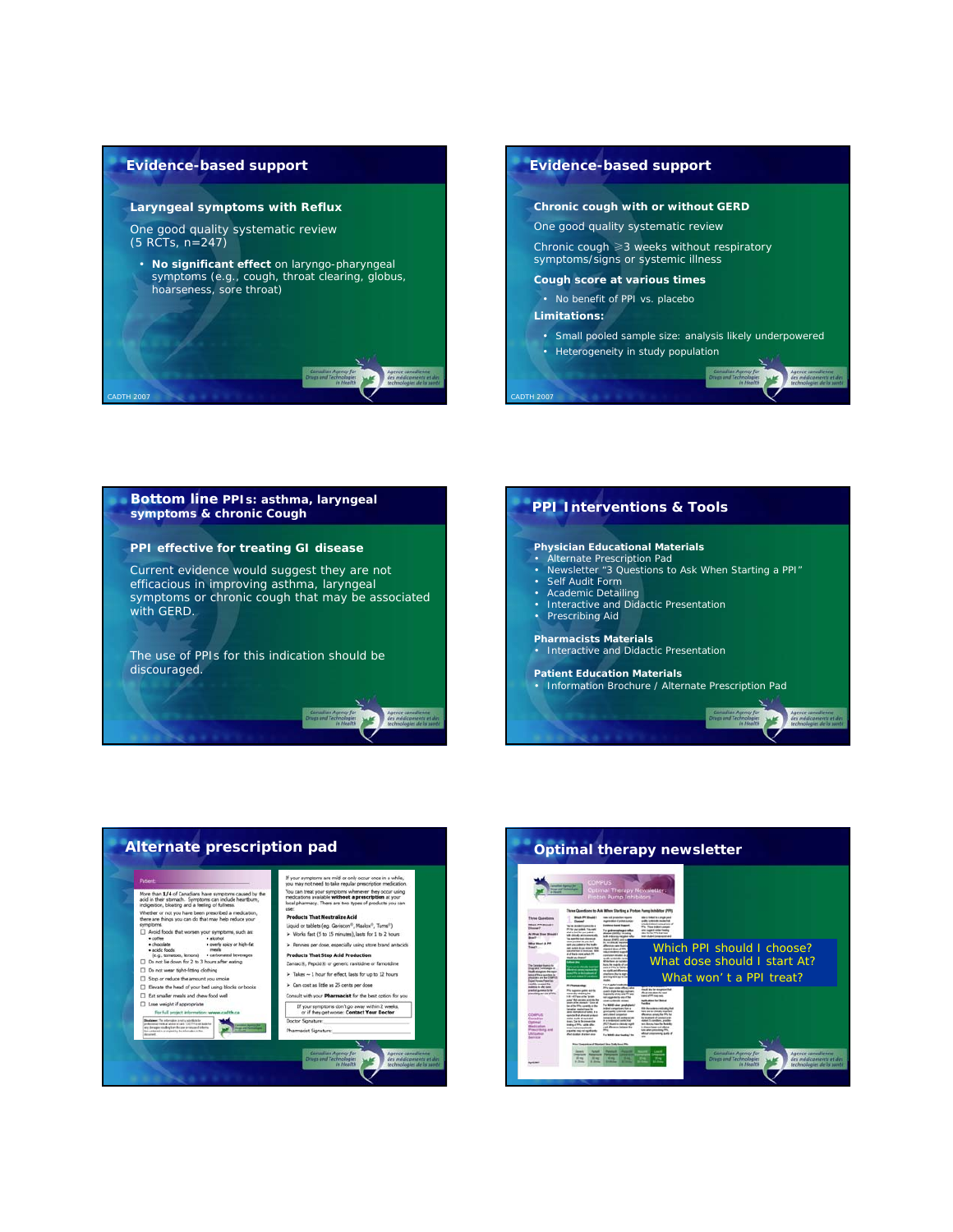

# • Referral to family physician (Remember Vbad) • Identify drug related causes • Treatment consistent with best practices • Tailor drug therapy • Medication information • Monitor response/side effects & drug interactions • Seamless care • Ensure therapy reassessed

## **Summary** • Standard doses of PPIs may be used interchangeably for initial therapy because there are no clinically important differences among the PPIs in most acid-related GI conditions. • Standard doses are sufficient for initial therapy in most conditions (exceptions: HP regimens, upper GI bleed). • PPIs are not efficacious in the treatment of asthma, chronic cough, and laryngeal symptoms that may be associated with GERD. **WE**

## **Summary**

- Although H2RA therapy is effective in managing many patients, standard-dose PPIs are superior to H2RAs for initial and maintenance therapy of uninvestigated GERD and erosive esophagitis and the initial treatment of ENRD.
- Patients with uncomplicated duodenal ulcers don't require continuation of PPI therapy after HP eradication.
- Standard-dose PPIs and misoprostol<sup>400-800</sup>mcg/day have similar efficacy in the prevention of NSAIDassociated ulcers.

**NE** 



## **References**

- 1. Canadian Agency for Drugs and Technologies in Health. Evidence for PPI use in gastroesophageal reflux disease, dyspepsia and peptic ulcer<br>disease: scientific report. *Optimal Therapy Report - COMPUS* 2007;1(2).<br>Available: <u>http://www.cadth.ca/index.php/en/compus/current-topics/ppis</u><br>(accessed
- 2. Armstrong D, Marshall JK, Chiba N, Enns R, Fallone CA, Fass R, et al.<br>Canadian consensus conference on the management of gastroesophageal<br>reflux disease in adults: update 2004. *Can J Gastroenterol*<br>2005:19(1):15-35.
- 3. Bazaldua OV, Schneider FD. Evaluation and management of dyspepsia. *Am Fam Physician* 1999;60(6):1773-8. Available: http://www.aafp.org/afp/991015ap/1773.html (accessed 2005 Jul 18).
- 4. Berger ML, Bingefors K, Hedblom EC, Pashos CL, Torrance GW, editors.<br>
Health care cost, quality, and outcomes: ISPOR book of terms.<br>
Lawrenceville: International Society for Pharmacoeconomics and<br>
Outcomes Research: 200 Agency